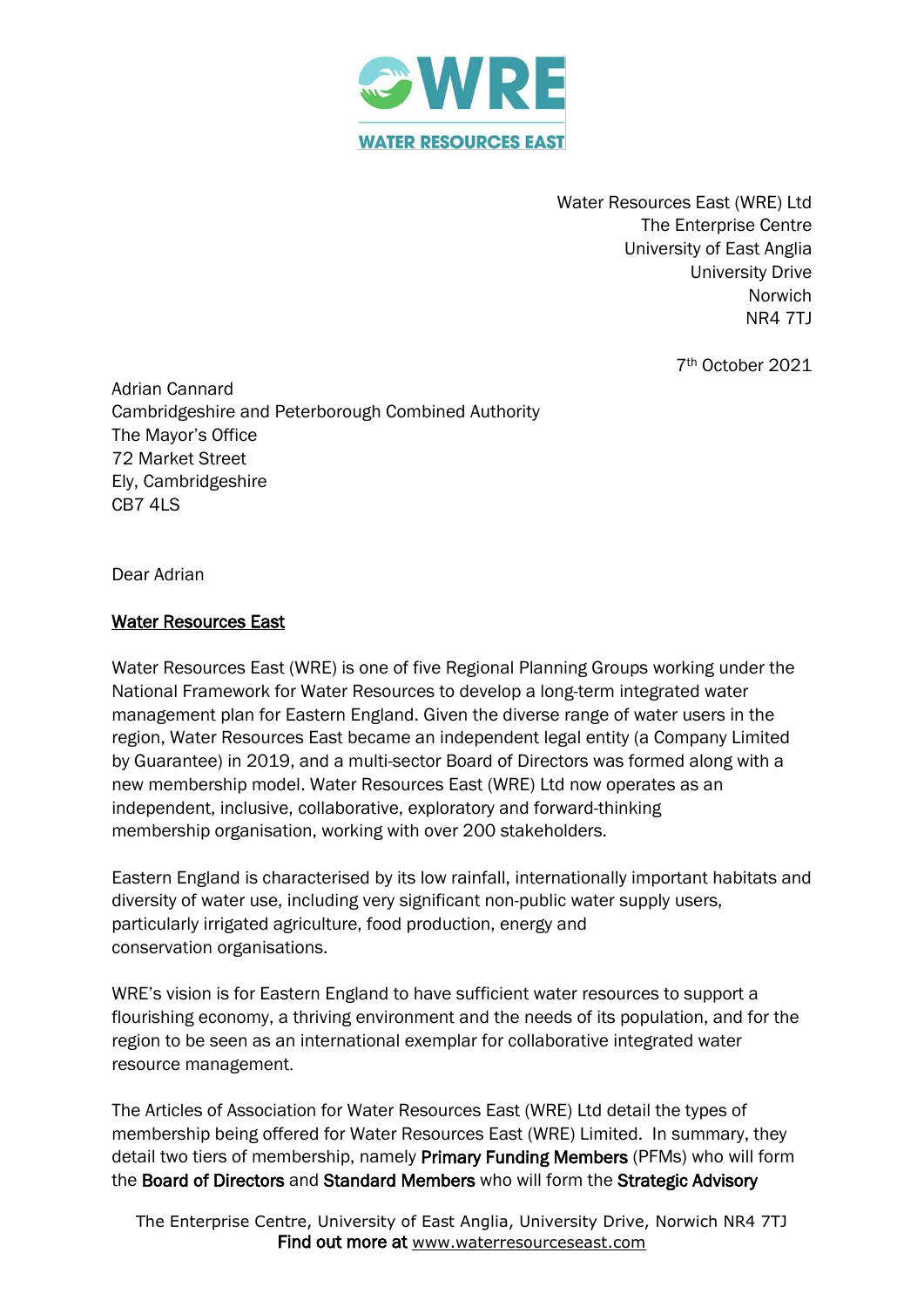

## **WATER RESOURCES EAST**

Group. Those organisations represented on the Board will collectively fund or otherwise facilitate WRE's function. This funding could be a direct financial contribution of a minimum 3% of the day to day operational costs for the organisation (salaries, accommodation and expenses), or could be an 'in kind' contribution which is equivalent to a 3% direct contribution. This could take the form, for example of the provision of a support service which reduces the overall operational cost of the business. For 2021/22, a 3% contribution is equivalent to £15k.

The broader technical programme for WRE will be funded separately, for example via external grants such as Inter-Reg or via academic partnerships, or could be funded by members of the company. Agreement around funding for the technical programme will be via Business Cases brought to the Board.

The Board of Directors will have specific duties:

- Appointment of the Chairman and the Managing Director.
- Remuneration policy for the Chairman, Managing Director and Technical Director.
- Approval of the annual budget and the Business Plan.
- Appointment of new PFMs and Standard Members.
- Appointment of sub-committees and specific working groups, and approval of resources for the delivery of key workstreams.
- Setting of the overall strategy and vision for Water Resources East.
- The decision as to which issues require voting by the entire membership, and which matters can be agreed by the Board. It is expected that the draft and final Regional Plan will be approved by the entire membership.

## Board Membership:

The Board of Directors will be in control of, and at the heart of the shaping and development of the overall water strategy for Eastern England. Board members have the opportunity to employ WRE and its team of experts in the co-delivery of the water elements of relevant organisations' water strategies, with the explicit aim of more than recovering the cost it has invested. This cost recovery may be non-financial (ie the perceived value of the significant influence a Board seat will have over the development of the Regional Plan), or could be financial by utilising the technical expertise of the WRE team to avoid more expensive consultant costs.

As part of its influence, the WRE Board will also be able to help shape broader strategies alongside the other sectors and organisations who have already agreed to join the Board. We also hope that there will be positive communication and engagement opportunities around being closely associated with WRE, with an organisation being seen to be at the heart of solving a fundamental issue for our region.

WRE is unique in that it is completely independent of any organisation or sector, with the ability to convene groups to work together to solve particular issues. Overall, WRE has already helped inform and set government policy around multi-sector water resource planning and management, and the aim is that we will continue to do this. Board

The Enterprise Centre, University of East Anglia, University Drive, Norwich NR4 7TJ Find out more at [www.waterresourceseast.com](http://www.waterresourceseast.com/)